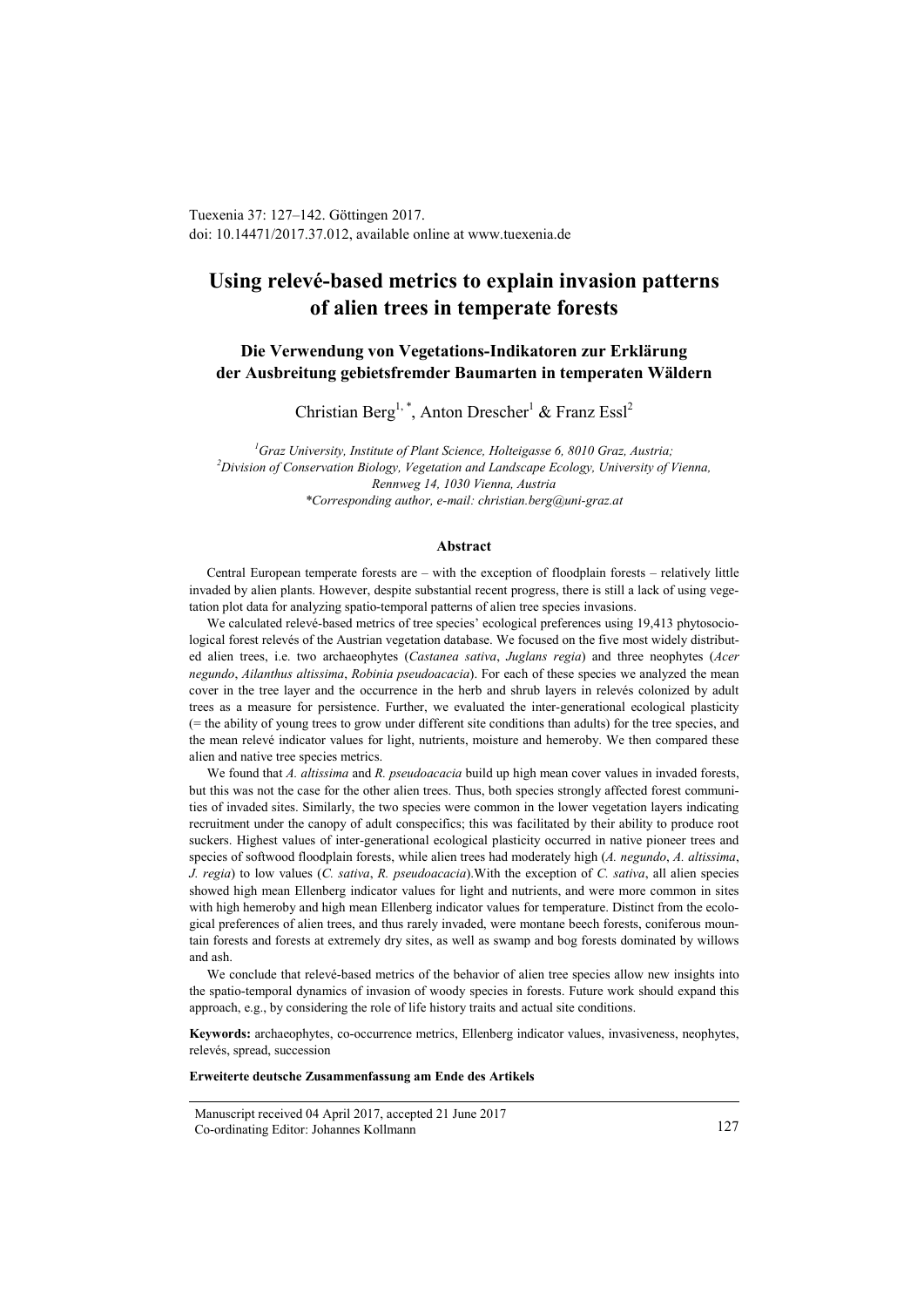# **1. Introduction**

The spread of alien plant species has become a rapidly increasing global phenomenon (VAN KLEUNEN et al. 2015, SEEBENS et al. 2017), and negative impacts on biodiversity (e.g., via competition, hybridization) are increasingly reported (VILÀ et al. 2010). In Central Europe, temperate forests are rather resistant to plant invasions (CHYTRÝ et al. 2008). Important exceptions are forests that are shaped by frequent natural disturbance (e.g., floodplain forests; SCHNITZLER et al. 2007, VILÀ et al. 2007), forest plantations, and open forests at the ecological limits of tree vegetation, e.g., transitions to steppe vegetation like in the Pannonian region of Hungary, where zonal forests are the fourth-most invaded habitat type (BOT-TA-DUKÁT 2008). Plant invasions into forests in Central Europe is a lowland phenomenon und sharply decreases with altitude (CHYTRÝ et al. 2009, BERG et al. 2016). Higher density of the forest canopy and more natural site conditions are negatively correlated with plant invasions (PYŠEK et al. 2003, FLORY & CLAY 2009, BERG et al. 2016), while human impact such as forest fragmentation, intensive management or eutrophication increase the susceptibility of forests to invasions (DAVIS et al. 2000, MARTIN et al. 2009). Disturbances may create gaps in the canopy that offer suitable microsites for the initial establishment of alien tree species. Dispersal limitations may hinder or delay further spread (ESSL et al. 2011a). If local conditions are suitable, alien tree species may establish persistent populations in canopy gaps or otherwise disturbed forests that may result in increased propagule pressure on surrounding forests (LOCKWOOD et al. 2005). Finally, habitat suitability of forests adjacent to the initial points of establishment is decisive for a long-term invasion success (CHYTRÝ et al. 2008). Repeated introduction and recurring disturbances facilitate invasion (KOWARIK 2003).

Similarly to the spread of alien species in other habitats, the invasion of alien trees into Central European forests can be summarized as a multi-stage process (ESSL et al. 2011a, CARBRA-RIVAS et al. 2016, OBIDZINSKI et al. 2016): First, alien trees are introduced mostly via plantations that are established for a range of purposes. Second, disturbances facilitate escape and subsequent establishment of alien trees in forest gaps and at forest margins. Thirdly, the final invasion success of alien trees depends on their ability to invade and survive in temperate forests.

In recent decades, the abundance of alien tree species has increased considerably in lowland forests of Central Europe (e.g., ESSL et al. 2011b, HÖFLE et al. 2014, BERG et al. 2016). Some of these act as transformers by radically changing species composition, structure and ecological functioning (RICHARDSON et al. 2000). For Central European forests, ZERBE (2007) reported 29 naturalized alien woody species. In Austria, the five most wide-spread alien tree species are three neophytes, i.e. alien species introduced after 1500 [*Robinia pseudoacacia* (KLEINBAUER et al. 2010, CIERJACKS et al. 2013), *Acer negundo* (HÖFLE et al. 2014) and *Ailanthus altissima* (KOWARIK & SÄUMEL 2007)], and two archaeophytes (*Castanea sativa* and *Juglans regia*), most probably introduced by the Romans.

It is well-known that young and old trees of the same species may have different preferences for light conditions (ELLENBERG et al. 1991: 13). The ability of young trees to grow under different site conditions than adults (as indicated by the co-occurrence of lightdemanding species) indicates the potential to spread beyond the site conditions where adults occur. Vice versa, the co-occurrence of young growth with adult individuals of the same tree species in a relevé indicates the ability to persist and reproduce in temperate forests.

Here, we study the ecological preferences of native and alien tree species in different vegetation layers (herb, shrub, tree) of forest relevés by means of co-occurrence analysis.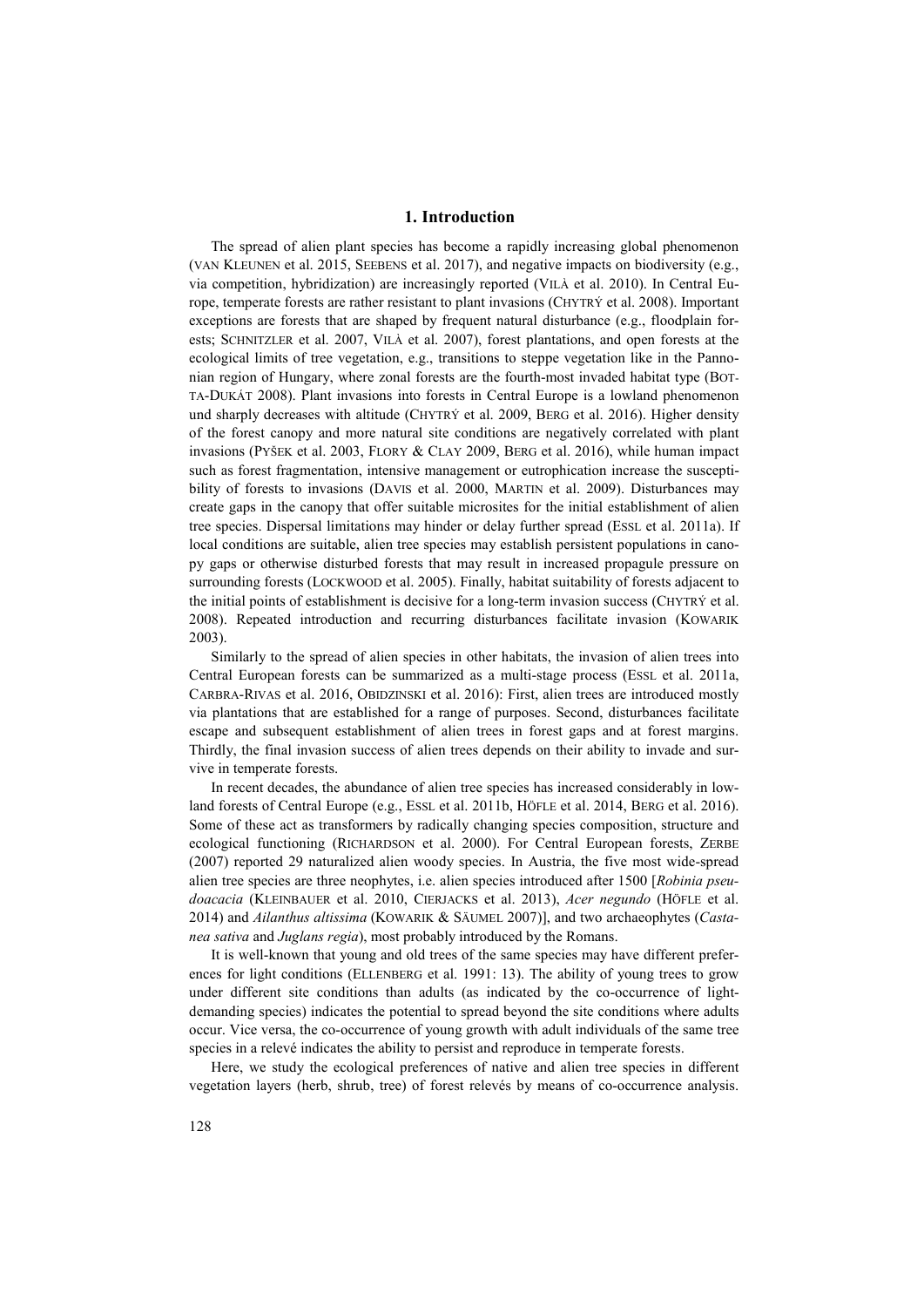We used a large dataset of Austrian forest relevés that comprises all phytosociological forest classes, and ask the following questions: (1) What are the differences in co-occurrence of native and alien tree species in the herb, shrub layer tree layers in terms of alien tree species' dominance, persistence and plasticity? (2) What are the phytosociological and ecological preferences of alien tree species in temperate forests?

# **2. Material and Methods**

## **2.1 Relevé data selection**

We used the Austrian Vegetation Database (WILLNER et al. 2012), which contains more than 50,000 relevés from a large number of primary sources (e.g., phytosociological literature, master theses, unpublished relevés provided by vegetation ecologists). We filtered for relevés that contained herb, shrub and tree layers. We excluded relevés from outside Austria, and with insufficient layer differentiation. For the analysis, we selected the 34 most abundant tree species including archaeophytes and neophytes, which have more than 100 occurrences in every layer of the relevés (Table 1). For analysis, we excluded rare tree species (i.e. those with an absolute frequency < 100 occurrences of the relevés, or with missing occurrences in at least one layer), and we excluded species of some forest communities that are rare in Austria, like *Fraxinus ornus*, *Ostrya carpinifolia*, *Quercus cerris*, *Pinus cembra*, *Pinus uncinata, Betula pubescens*, *Sorbus aria*, *Sorbus aucuparia* and *Taxus baccata*. Finally, we excluded 828 relevés that did not contain any tree species given in Table 1. The final dataset used for analyses contained 19,413 relevés.

Differing species delineations due to different taxonomic concepts (e.g., different subsp. or s.str) were merged to the species level. The TURBOVEG Austrian Vegetation Database (WILLNER et al. 2012) allowed for distinguishing three tree layers, two shrub layers, one herb layer, and a seedling and juvenile layer. These layers have not been consistently distinguished, so we merged the layer information to one tree, one shrub and one herb layer, respectively.

## **2.2 Data analyses**

We analyzed species co-occurrence using differences in community composition as a measure of differences in ecological preferences of tree species. For each tree species, we calculated the mean cover value in the tree layer of all the relevés with an occurrence of the respective tree species as an estimate for its dominance of the canopy. For each relevé, we calculated (1) mean hemeroby, (2) frequency-weighted means of Ellenberg indicator values for light, nutrients, moisture and temperature for every tree species (ELLENBERG et al.1991), based on mean unweighted indicator values of the single relevés, and (3) mean values for the life form strategies competitors (C), stress tolerators (S) and ruderals (R; GRIME 2001), using the method of HUNT et al. (2004). For hemeroby, we used the classification of KLOTZ & KÜHN (2002) and transformed the data into numeric values in an ordinal scale (see BERG et al. 2016). All calculations were performed with the program JUICE (TICHÝ 2002), using the function for importing external species-specific data.

For analyzing differences in species co-occurrence between vegetation layers, we performed a Detrended Correspondence Analysis (DCA) with 15,989 data plots (relevés with only one or two occurrences of tree species included in Table 1 were omitted) using the software Canoco 4.5 (TER BRAAK & ŠMILAUER 2002). We kept the layer information; therefore, tree species can occur at most three times in the DCA plot.

We used the "species co-occurrence" function in JUICE to calculate the relative occurrence of tree species in the shrub and herb layers of relevés with occurrences of the respective tree species in the tree layer as a measure for natural regeneration (hereafter referred to as "persistence"). For every tree species, we calculated the Euclidian distance in the three-dimensional DCA-space between the species scores in different layers. This distance indicates differences in community composition between occurrences of the tree species in herb, shrub and tree layers. Thus, larger distances in a DCA indicate higher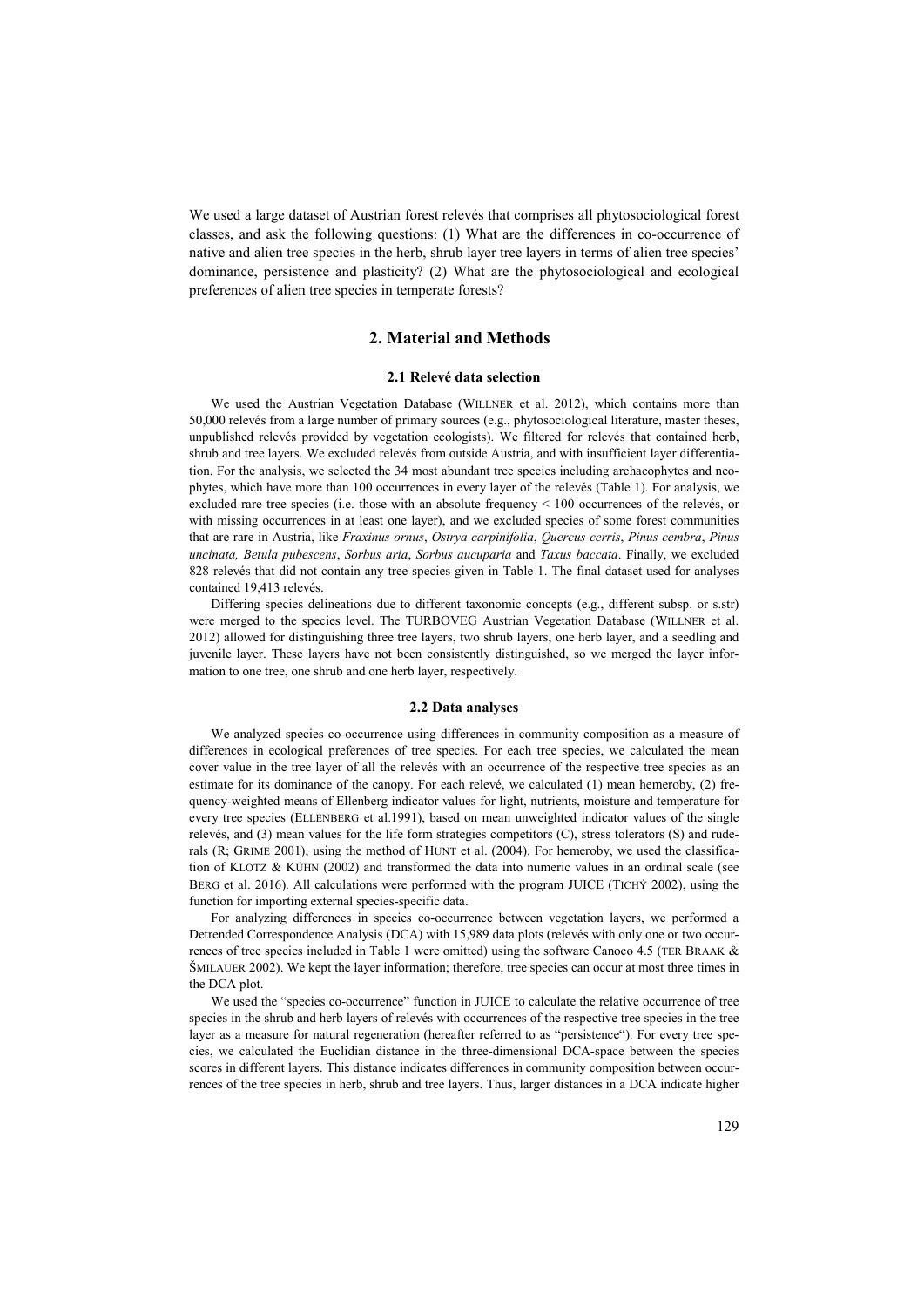species turn over and larger compositional differences between vegetation layers, and are therefore indicative of the ability of young trees to grow under different site conditions than adults (hereafter referred to as "inter-generational ecological plasticity").

Finally, to determine differences in species occurrences between vegetation layers, we calculated the weighted mean of the mean indicator values for light and nutrients of each relevé and for each layer with occurrences of the respective tree species (Fig. 2, 3).

Species nomenclature followed FISCHER et al. (2008), nomenclature of syntaxa MUCINA et al. (2016).

# **3. Results**

#### **3.1 Tree cover values**

Mean values in the upper quartile (i.e. mean cover values  $> 25\%$ ) represented the most important tree species in the canopies of Central European forests, i.e. *Fagus sylvatica* (32%), the dominant species in temperate beech forest of the class *Carpino-Fagetea sylvaticae* Jakucs ex Passarge 1968, *Quercus petraea* (30%) in oak-hornbeam forests of the *Quercetea robori-petraeae* Br.-Bl. et Tx. ex Oberd. 1957, and *Quercus pubescens* (25%) in thermophilous forests of the class *Quercetea pubescentis* Doing-Kraft ex Scamoni et Passarge 1959. *Picea abies* (30%) was the most abundant species in the canopy of *Vaccinio-Piceetea* Br.-Bl. in Br.-Bl. et al. 1939 forests. The azonal phytosociological class *Alnetea glutinosae* Br.-Bl. et Tx. ex Westhoff et al. 1946 was dominated by *Alnus glutinosa* (40%), softwood floodplain forests of the *Salicetea purpureae* Moor 1958 were dominated by *Salix alba* (25%), and hardwood floodplain forests *Alno glutinosae-Populetea albae* P. Fukarek et Fabijanić 1968 by *Alnus incana* (38%). Among alien trees, the two archaeophytes and the neophyte *Acer negundo* had much lower mean cover values (< 15%). In contrast, the neophytes *Ailanthus altissima* (30%) and *Robinia pseudoacacia* (29%) had high mean cover values (*Robinietea* Jurko ex Hadač et Sofron 1980).

# **3.2 Persistence and inter-generational ecological plasticity**

Among native tree species, *Fagus sylvatica, Tilia cordata* and *Acer campestre* were the most persistent tree species with low inter-generational ecological plasticity between occurrences in different vegetation layers (Table 1). Similar, but less pronounced values characterized *Abies alba*, *Carpinus betulus*, *Quercus robur*, *Q. petraea* and *Sorbus torminalis*. In contrast, *Salix alba*, *S. fragilis*, *Populus nigra*, *P. tremula*, *Betula pendula*, *Alnus glutinosa*, *Ulmus glabra*, and the conifers *Larix decidua* and *Pinus sylvestris* were characterized by low persistence and high inter-generational ecological plasticity. These were pioneer species in early stages of forest succession, or species of forests with high rates of natural disturbances (e.g., floodplain forests). The remaining native tree species showed divergent results. While *Acer platanoides*, *A. pseudoplatanus*, *Picea abies*, *Fraxinus excelsior*, *Quercus pubescens, Tilia platyphyllos* and *Prunus padus* had high values for persistence and inter-generational ecological plasticity, *Populus alba* and *Ulmus laevis* showed low values for both parameters. The values of *Alnus incana* were intermediate for both parameters.

Among the neophytes, *Ailanthus altissima,* followed by *Acer negundo,* showed high persistence and moderately high inter-generational ecological plasticity (similar to *Acer platanoides* and *Picea abies*). *Robinia pseudoacacia* resembled mostly *Quercus robur*, with high persistence, and low inter-generational ecological plasticity. Among the archaeophytes, the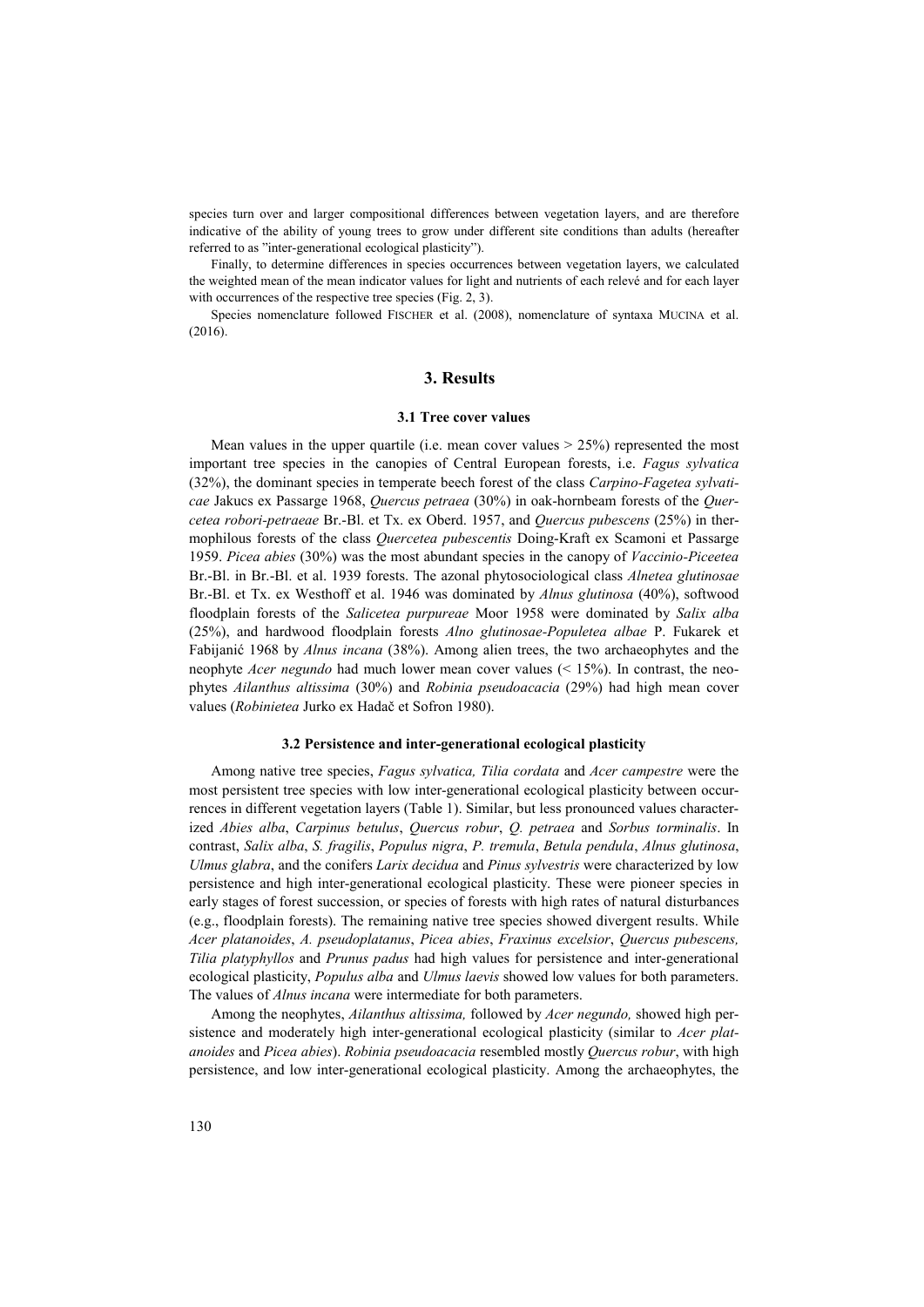**Table 1.** Results of the co-occurrence analysis across vegetation layers (herb, shrub, tree) of native and alien tree species in 19,413 relevés of Austrian forest vegetation. Persistence = proportion of tree layer relevés with the same tree species in the shrub and herb layers. Ecological plasticity = Euclidean distance of species' centroids in the herb and shrub layers from those in the tree layer with respect to DCA space of the first three axes.  $n =$  number of relevés, Cov = mean percentage cover, tree, shrub, herb = tree, shrub and herb layers. Abbr. = species name abbreviations, (A) = archaeophytes, (N) = neophytes. All values are divided into quartiles, grey shaded cells with bold numbers indicate the uppermost quartile, cells with bold numbers the second, cells with normal font the third, and cells with numbers in italics the lowermost quartile.

**Table 1.** Ergebnisse der Vorkommensanalyse in der Kraut-, Strauch- und Baumschicht von einheimischen und gebietsfremden Baumarten in 19.413 Vegetationsaufnahmen österreichischer Wälder. Persistence = Prozentualer Anteil von Aufnahmen einer Art in der Baumschicht mit der gleichen Art in der Strauch- oder Krautschicht. Ecological plasticity = Euklidischer Abstand der Strauch- und Krautschicht von der Baumschicht der gleichen Art im DCA-Raum der ersten drei Achsen. *n* = Anzahl Aufnahmen,  $Cov =$  mittlere prozentuale Deckung, tree l, shrub l, herb  $l =$  Baum-, Strauch- und Krautschicht. Abbr.  $=$ Abkürzungen der Artennamen, (A) = Archäophyten, (N) = Neophyten. Alle Werte werden in Quartile aufgeteilt, grau schattiert Zellen mit fetten Zahlen geben das oberste Quartil an, Zellen mit fetten Zahlen die zweite, Zellen mit normaler Schrift die dritte und Zellen mit Zahlen in Kursivschrift das unterste Quartil.

|                         |              |      |      |      |      | persistence                                                                    |      | ecological plasticity |       |
|-------------------------|--------------|------|------|------|------|--------------------------------------------------------------------------------|------|-----------------------|-------|
| Name                    |              |      |      |      |      | Abbr. <i>n</i> tree <i>n</i> shrub <i>n</i> herb Cov tree with shrub with herb |      | shrub                 | herb  |
| Abies alba              | Aalb         | 3523 | 1556 | 2569 | 12.9 | 30.9                                                                           | 52.0 | 0.462                 | 0.359 |
| Acer campestre          | Acam         | 736  | 928  | 1475 | 9.2  | 49.6                                                                           | 71.1 | 0.296                 | 0.468 |
| Acer negundo $(N)$      | Aneg         | 97   | 114  | 98   | 14.2 | 33.0                                                                           | 33.0 | 1.077                 | 0.834 |
| Acer platanoides        | Apla         | 390  | 329  | 839  | 7.9  | 30.0                                                                           | 54.4 | 0.919                 | 0.832 |
| Acer pseudoplatanus     | Apse         | 3343 | 1901 | 4854 | 11.3 | 24.2                                                                           | 58.1 | 1.317                 | 1.881 |
| Ailanthus altissima (N) | Aalt         | 85   | 109  | 126  | 29.6 | 71.8                                                                           | 78.8 | 0.923                 | 0.644 |
| Alnus glutinosa         | Aglu         | 1366 | 314  | 127  | 39.8 | 17.8                                                                           | 7.0  | 1.230                 | 1.652 |
| Alnus incana            | Ainc         | 1543 | 1062 | 529  | 37.8 | 40.8                                                                           | 21.7 | 1.035                 | 2.130 |
| Betula pendula          | <b>B</b> pen | 997  | 467  | 432  | 6.7  | 17.2                                                                           | 11.6 | 0.939                 | 1.121 |
| Carpinus betulus        | Cbet         | 1884 | 1280 | 1399 | 24.4 | 43.7                                                                           | 44.3 | 0.503                 | 0.590 |
| Castanea sativa (A)     | Csat         | 87   | 65   | 180  | 7.7  | 28.7                                                                           | 65.5 | 0.614                 | 0.704 |
| Fagus sylvatica         | Fsyl         | 5622 | 3404 | 3859 | 31.6 | 46.9                                                                           | 52.7 | 0.209                 | 0.344 |
| Fraxinus excelsior      | Fexc         | 3206 | 2147 | 4018 | 21.2 | 36.2                                                                           | 56.8 | 0.472                 | 1.115 |
| Juglans regia (A)       | Jreg         | 177  | 242  | 323  | 12.0 | 24.3                                                                           | 26   | 1.190                 | 1.618 |
| Larix decidua           | Ldec         | 3418 | 824  | 711  | 8.9  | 14.7                                                                           | 11.8 | 0.954                 | 0.594 |
| Picea abies             | Pabi         | 9705 | 5838 | 5292 | 30.1 | 45.1                                                                           | 44.1 | 1.490                 | 0.481 |
| Pinus sylvestris        | Psyl         | 3011 | 601  | 587  | 21.7 | 15.2                                                                           | 14.5 | 1.147                 | 0.249 |
| Populus alba            | Palb         | 250  | 60   | 91   | 22.3 | 14.0                                                                           | 21.2 | 0.361                 | 0.232 |
| Populus nigra           | Pnig         | 292  | 68   | 32   | 8.4  | 4.1                                                                            | 2.7  | 2.672                 | 0.687 |
| Populus tremula         | Ptre         | 229  | 195  | 256  | 6.7  | 18.8                                                                           | 24.0 | 1.133                 | 1.019 |
| Prunus padus            | Ppad         | 517  | 1365 | 662  | 7.8  | 51.6                                                                           | 29.4 | 1.440                 | 1.170 |
| Quercus petraea         | Opet         | 1692 | 576  | 1275 | 30.3 | 28.1                                                                           | 53.2 | 0.154                 | 0.494 |
| Quercus pubescens       | Qpub         | 348  | 151  | 245  | 25.1 | 31.3                                                                           | 43.7 | 0.605                 | 1.061 |
| Quercus robur           | Orob         | 1307 | 517  | 1311 | 18.2 | 13.8                                                                           | 35.1 | 0.617                 | 0.564 |
| Robinia pseudacacia (N) | Ppse         | 388  | 223  | 211  | 28.9 | 37.4                                                                           | 33.8 | 0.571                 | 0.676 |
| Salix alba              | Salb         | 537  | 182  | 20   | 25.0 | 4.5                                                                            | 1.1  | 1.882                 | 2.921 |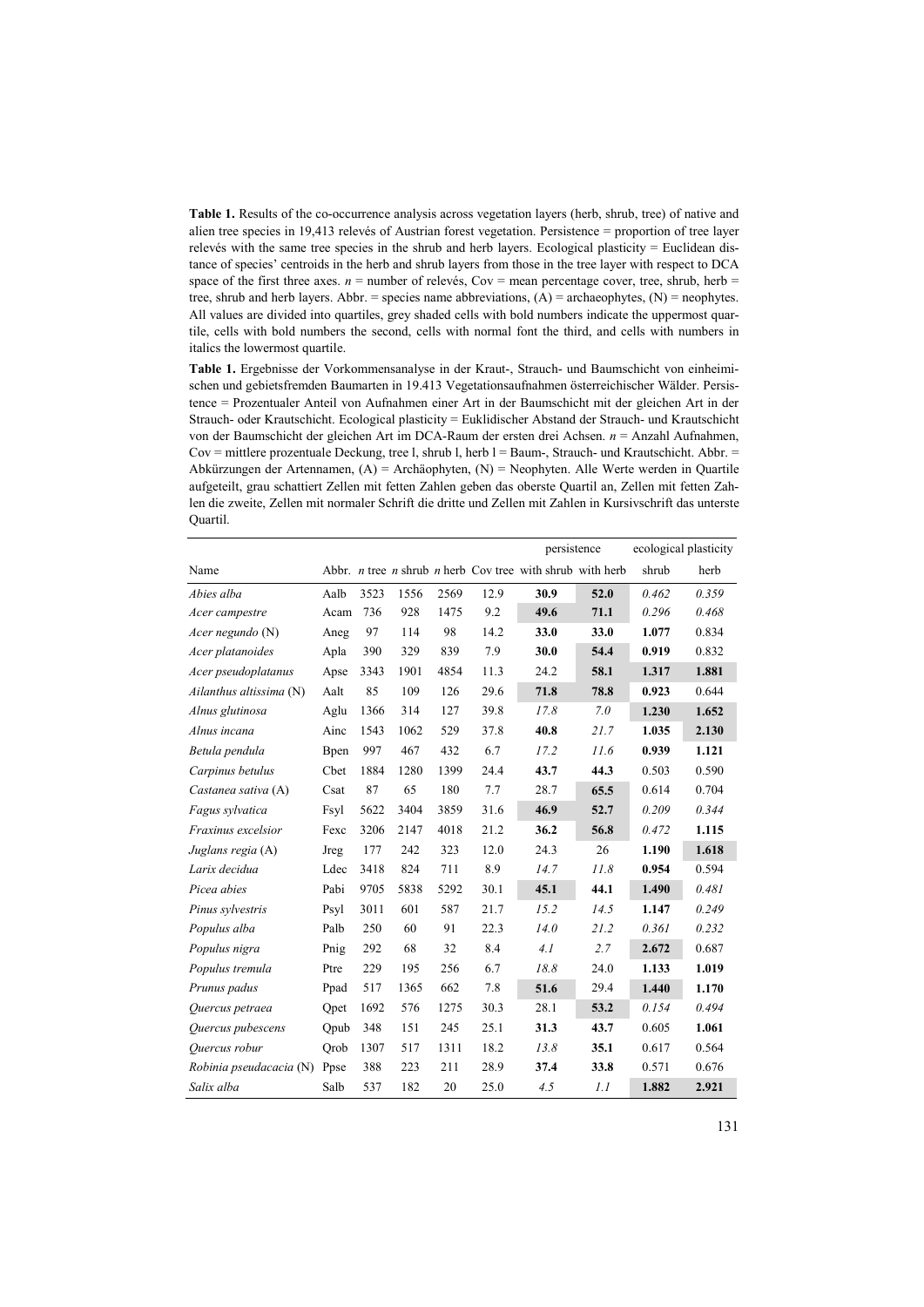|                    |      |      |     |     |      | persistence                                                                    |      | ecological plasticity |       |
|--------------------|------|------|-----|-----|------|--------------------------------------------------------------------------------|------|-----------------------|-------|
| Name               |      |      |     |     |      | Abbr. <i>n</i> tree <i>n</i> shrub <i>n</i> herb Cov tree with shrub with herb |      | shrub                 | herb  |
| Salix fragilis     | Sfra | 284  | 101 | 15  | 19.2 | 8.8                                                                            | 2.8  | 1.427                 | 2.574 |
| Sorbus torminalis  | Stor | 199  | 278 | 446 | 3.8  | 31.2                                                                           | 38.2 | 0.159                 | 0.134 |
| Tilia cordata      | Tcor | 933  | 709 | 551 | 14.0 | 51.7                                                                           | 35.7 | 0.563                 | 0.618 |
| Tilia platyphyllos | Tpla | 456  | 322 | 354 | 16.0 | 43.6                                                                           | 34.4 | 0.695                 | 1.427 |
| Ulmus glabra       | Ugla | 1111 | 674 | 891 | 8.5  | 27.4                                                                           | 32.9 | 1.315                 | 1.701 |
| Ulmus laevis       | Ulae | 215  | 125 | 94  | 9.2  | 25.1                                                                           | 27.9 | 0.184                 | 0.347 |

values of *Castanea sativa* were similar to the native *Acer pseudoplatanus*, with persistence and inter-generational ecological plasticity being moderately high. *Juglans regia* resembled *Ulmus glabra* with moderate persistence and high inter-generational ecological plasticity.

## **3.3 Results of Detrended Correspondence Analysis**

The first axis of the DCA (Fig. 1) explained 21.8% of the variance of speciesenvironment relationship and was most strongly influenced by the variables of human impact (hemeroby), climate (Ellenberg indicator values for temperature and altitude), and the proportion of stress-tolerant species. Accordingly, tree species that are characteristic for spruce, larch and beech forests of higher altitudes were found on the right side of the DCA plot, while tree species typical for warm lowland forests (e.g., *Tilia cordata*, *Carpinus betulus*, *Quercus robur*, *Acer platanoides*) were located on the left side, and *Fagus sylvatica* showed intermediate behavior. Tree species that are indicative for disturbances, like *Betula pendula* and *Populus tremula,* were also found there, as well as *Castanea sativa*. On the left side of the first axis, and closely associated with high hemeroby, were *Salix fragilis*, *S. alba*  and *Populus nigra*, species of softwood floodplain forests (Salicetea purpureae). *Acer negundo* was closely associated with high indicator values for temperature and hemeroby, and its optimum was most similar with native trees of hardwood floodplain forests (e.g., *Ulmus laevis, Populus alba*). *Vaccinio-Piceetea*, with the orders *Pinetalia sylvestris* Oberd. 1957 (associated with low moisture) and *Piceetalia excelsae* Pawłowski et al. 1928 (associated with high altitude), showed the lowest indicator values for hemeroby and the highest proportion of stress tolerators.

The second DCA axis explained 15.1% of the variance of species-environment relation and was closely associated with mean Ellenberg indicator values for moisture and light, and with the proportion of species with ruderal life form strategy. The wettest sites were covered by swamp forests of the Alnetea glutinosae, whereas the thermophilous oak forests of the class Quercetea pubescentis were associated with dry sites and high Ellenberg light indicator values. The five alien study species showed a preference for high mean Ellenberg values of light and for a high proportion of species with ruderal life form strategies.

The DCA showed that *Ailanthus altissima* and *Robinia pseudoacacia*, the two alien tree species with highest mean cover values in the tree layer (Table 1), were closely associated with mean Ellenberg indicator values for temperature. Both species were most common in lowlands as observed for Quercetea pubescentis communities, but on more humid sites, and with a substantially higher rate of disturbance, outside the ecological spectrum of native Central European temperate forests.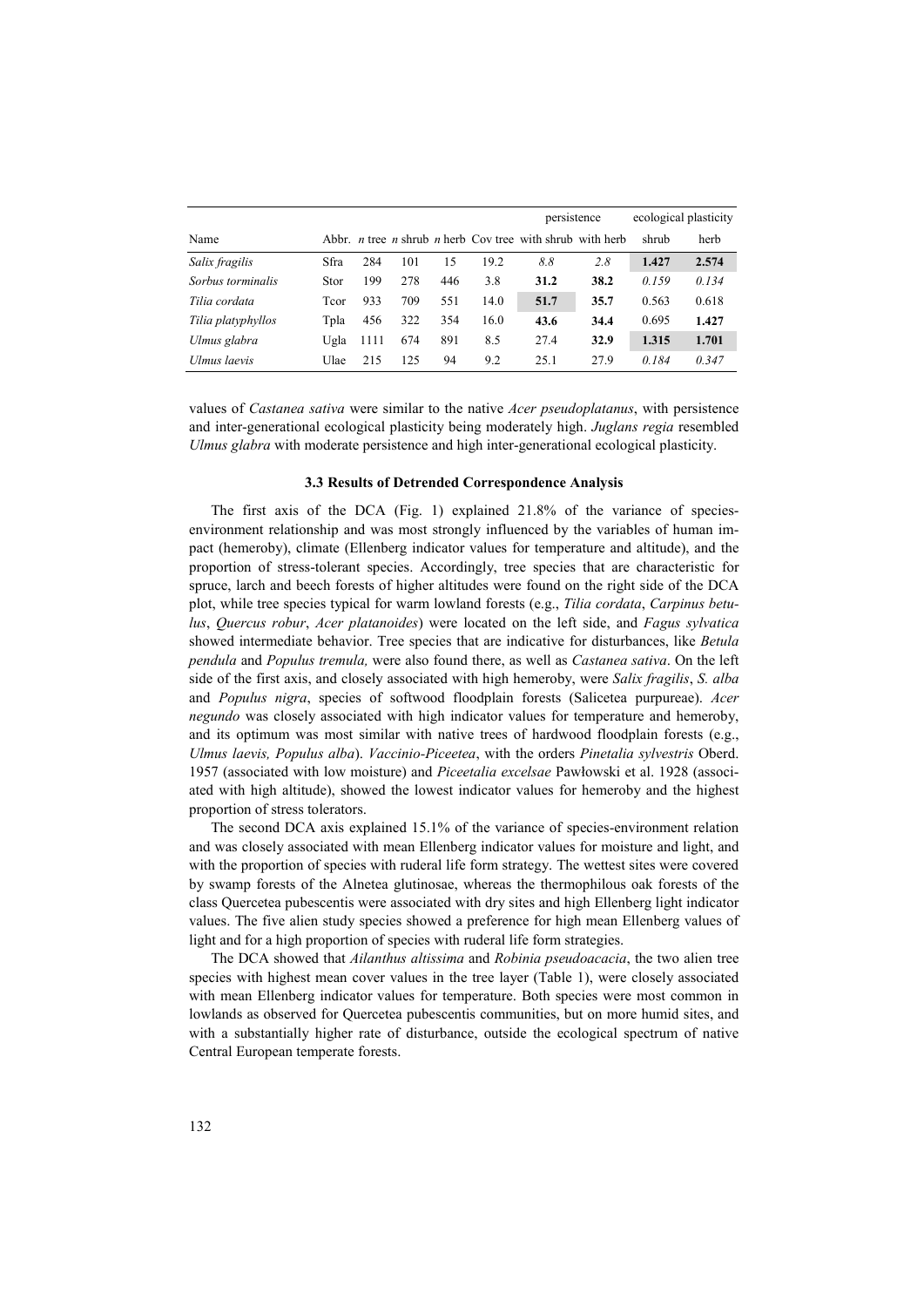

Fig. 1. The first two axes of a Detrended Correspondence Analysis (DCA) with tree species occurrences and environmental variables of Austrian forest relevès *(n* = 15,989). Lengths of gradient of first axis 8.1, sum of all eigenvalues 42.6. Hem = Hemeroby; EIV = mean Ellenberg's indicator values for moisture (m), nutrients (n), temperature (t) and light (l); C, S,  $R =$  strategy types (GRIME 2001); only tree species of Table 1 are shown.  $1 =$  tree layer;  $4 =$  shrub layer,  $6 =$  herb layer. For abbreviations of tree species, see Table 1.

**Abb. 1.** Die ersten beiden Achsen einer Detrended Correspondence Analysis (DCA) mit Baumarten und Umweltvariablen der österreichischen Waldaufnahmen (*n* = 15.989). Länge des Gradienten der ersten Achse 8.1, Summe aller Eigenwerte 42.6. Hem = Hemeroby; EIV = mittlere Ellenberg-Indikatorwerte für Feuchtigkeit (m), Nährstoffe (n), Temperatur (t) und Licht (l); C, S, R = Strategie-Typen (GRIME 2001). Es werden nur die Baumarten der Tabelle 1 gezeigt; 1 = Baumschicht; 4 = Strauchschicht, 6 = Krautschicht; Abkürzung der Artnamen nach Tabelle 1.

#### **3.4 Mean Ellenberg indicator values of relevés**

Two mean indicator value plots were particularly relevant. The first plot shows the occurrences of the tree species in different vegetation layers in relationship to mean hemeroby and the Ellenberg indicator values for moisture (Fig. 2).

The three neophyte tree species were most common in relevés with a mean hemeroby value > 2.05. Among native trees, only the softwood species *Salix alba* showed a preference for similarly high mean hemeroby values, and the younger stages of *S. fragilis*, *Populus alba*  and *P. nigra* as well*.* The archaeophyte *Juglans regia* was also correlated with high mean hemeroby in the tree and shrub layers, but this was less the case for occurrences in the herb layer. Tree species of hardwood floodplain forests showed intermediate values of mean hemeroby, followed by tree species of oak-hornbeam forests. The lowest mean hemeroby values revealed *Fagus sylvatica*, *Picea abies*, *Abies alba*, *Larix decidua*, *Pinus sylvestris*,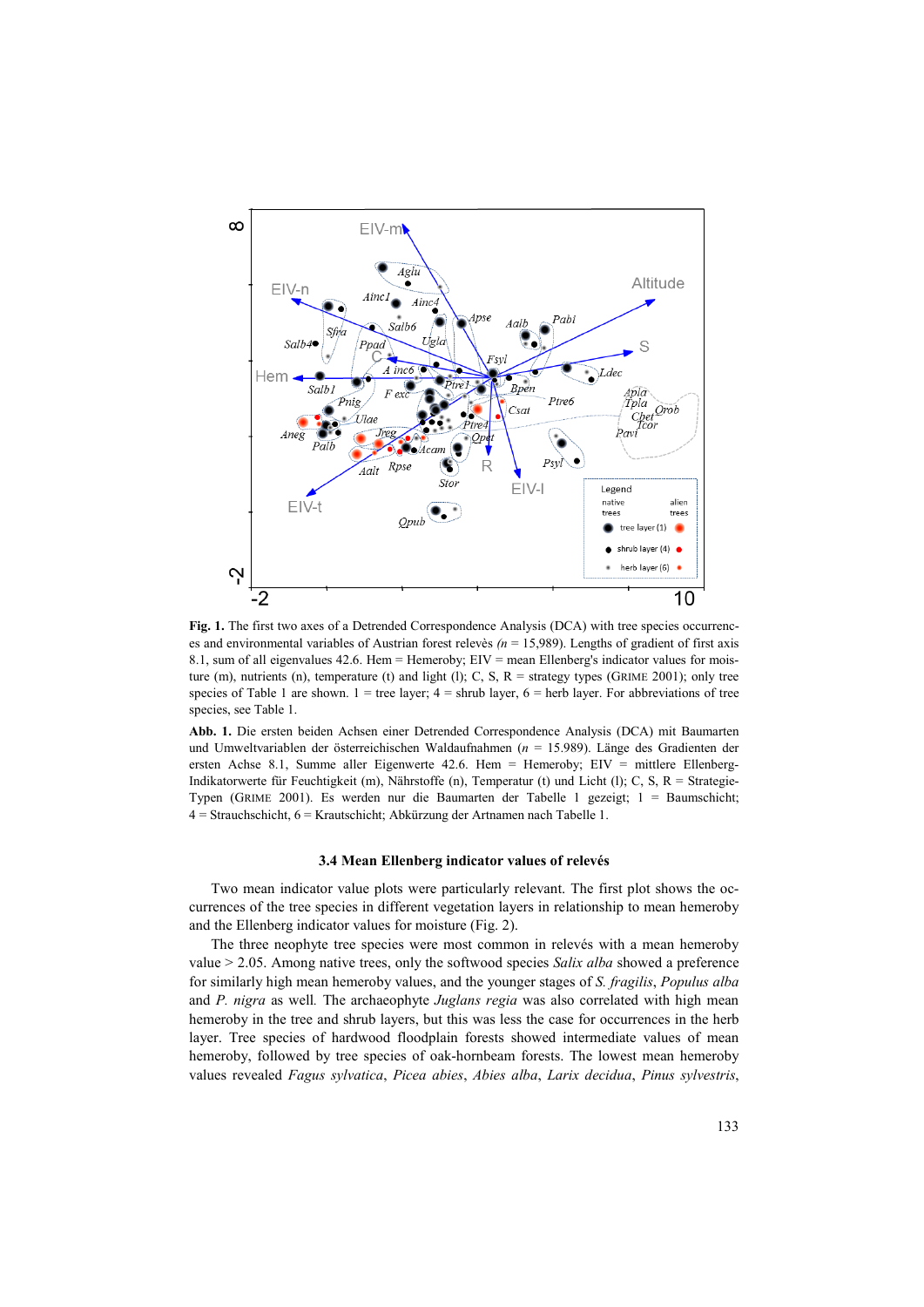

**Fig. 2.** The occurrences of tree species in different vegetation layers (herb, shrub, tree) in relationship to mean hemeroby and Ellenberg indicator values for moisture of 19,413 relevés from Austrian forests. For abbreviations of tree species, see Table 1.

**Abb. 2.** Das Vorkommen von Baumarten in der Kraut-, Strauch- und Baumschicht im Verhältnis von Kultureinfluss (hemeroby) und Ellenbergs Zeigerwerten für Feuchtigkeit (EIV-moisture) von 19.413 Aufnahmen österreichischer Wälder. Abkürzungen der Artnamen siehe Tabelle 1.

*Sorbus torminalis* and *Quercus pubescens*. The mean Ellenberg indicator values for moisture of *Robinia pseudoacacia* and *Ailanthus altissima* were similar to native trees of zonal Central European deciduous forests (e.g., *Fagus sylvatica*, *Fraxinus excelsior*, *Quercus robur*), while *Acer negundo* was more moisture demanding, similar to *Prunus padus*, *Ulmus laevis*  and *Populus* spp.

In relation to mean Ellenberg indicator values for light and nutrients (Fig. 3), four of the alien tree species (*Acer negundo*, *Ailanthus altissima*, *Juglans regia*, *Robinia pseudoacacia*) showed a clear preference for sites characterized by species that are more light-demanding and prefer nutrient-rich sites. The number of native tree species that co-occurred with light demanding species is rather low in the Central European flora. *Pinus sylvestris*, *Quercus pubescens* and again younger stages of the softwood floodplain species *Salix alba*, *S. fragilis*, *Populus alba* and *P. nigra* are the most conspicuous in this regard. The mean light indicator values of these alien trees were similar to the indicator values of *Betula pendula*, *Larix decidua*, *Alnus incana* and *Populus tremula*. The archaeophyte *Castanea sativa* occurred in relevés with intermediate mean Ellenberg indicator value for light. *Fagus sylvatica* was found in communities with the lowest light indicator value, together with *Acer platanoides*, *Acer pseudoplatanus* and *Ulmus glabra*.

The mean nutrient Ellenberg indicator values in relevés with neophytic trees and *Juglans regia* were among the highest of the Austrian forest vegetation (> 6.0). In contrast, relevés with *Castanea sativa* had low mean nutrient indicator values (< 5.0).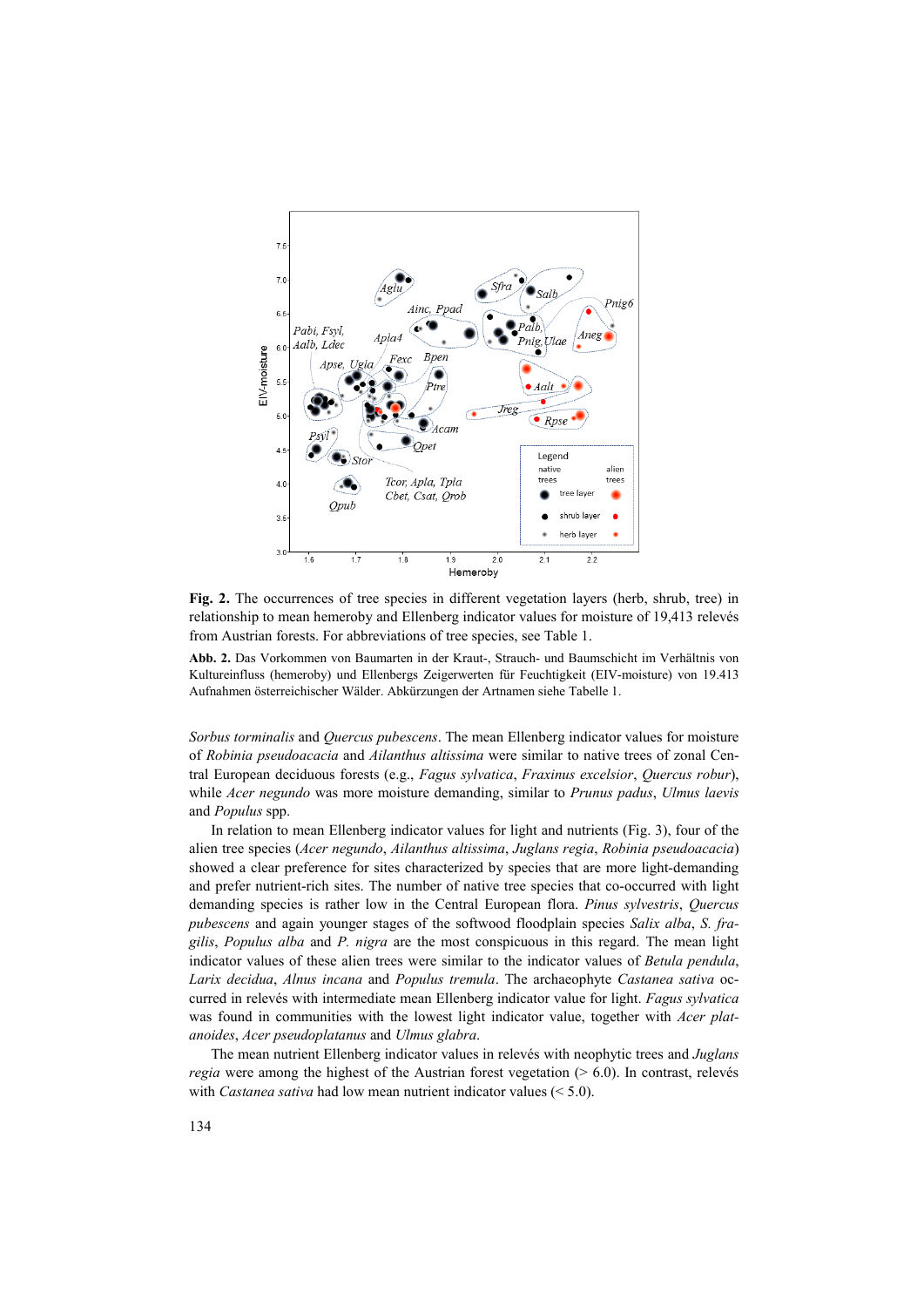

**Fig. 3.** The occurrences of tree species in different vegetation layers (herb, shrub, tree) in relationship to mean Ellenberg indicator values for light and nutrients of 19,413 relevés of Austrian forests. For abbreviations of tree species see Table 1.

**Abb. 3.** Das Vorkommen von Baumarten in der Kraut-, Strauch- und Baumschicht im Verhältnis von Ellenbergs Zeigerwerten für Licht (EIV-light) und Nährstoffe (EIV-nutrients) von 19.413 Aufnahmen aus österreichischen Wäldern. Abkürzungen der Artnamen siehe Tabelle 1.

#### **4. Discussion**

# **4.1 The ecological preferences of tree species**

The mean cover value in the tree layer of relevés is as a metric that assesses the ability of tree species to dominate the canopy of forest types in Austria (Table 1). Of the five alien tree species considered here, *Ailanthus altissima* and *Robinia pseudoacacia* had the highest mean tree layer cover values, similar to some dominant native species. However, the high level of hemeroby separates these types from other forests. Stands dominated by the two alien tree species mostly result from the succession of open habitats (e.g., abandoned fields, fallow grasslands, ruderal habitats, scrub; SÎRBU & OPREA 2011). Also in their native ranges, both species prefer disturbed sites with open canopy (ALBRIGHT et al. 2009), and often occur in early forest successional stages (BORING & SWANK 1984, CALL & NILSEN 2005). The most similar species in the DCA (Fig. 1), *Acer campestre* and *Juglans regia,* were characteristic for agricultural landscapes close to human settlements (BERG et al. 2016). The persistence of *A. altissima* and *R. pseudoacacia* across vegetation layers was high (Table 1). Persistence of both species is strongly supported by clonal reproduction via root-suckers (KOWARIK 1995), a trait that is rare in the native tree flora. In addition, inter-generational ecological plasticity is also high for both aliens, in particular for *A*. *altissima*, facilitating the spread by sexual reproduction into sites that differ from those with occurrences of adult trees.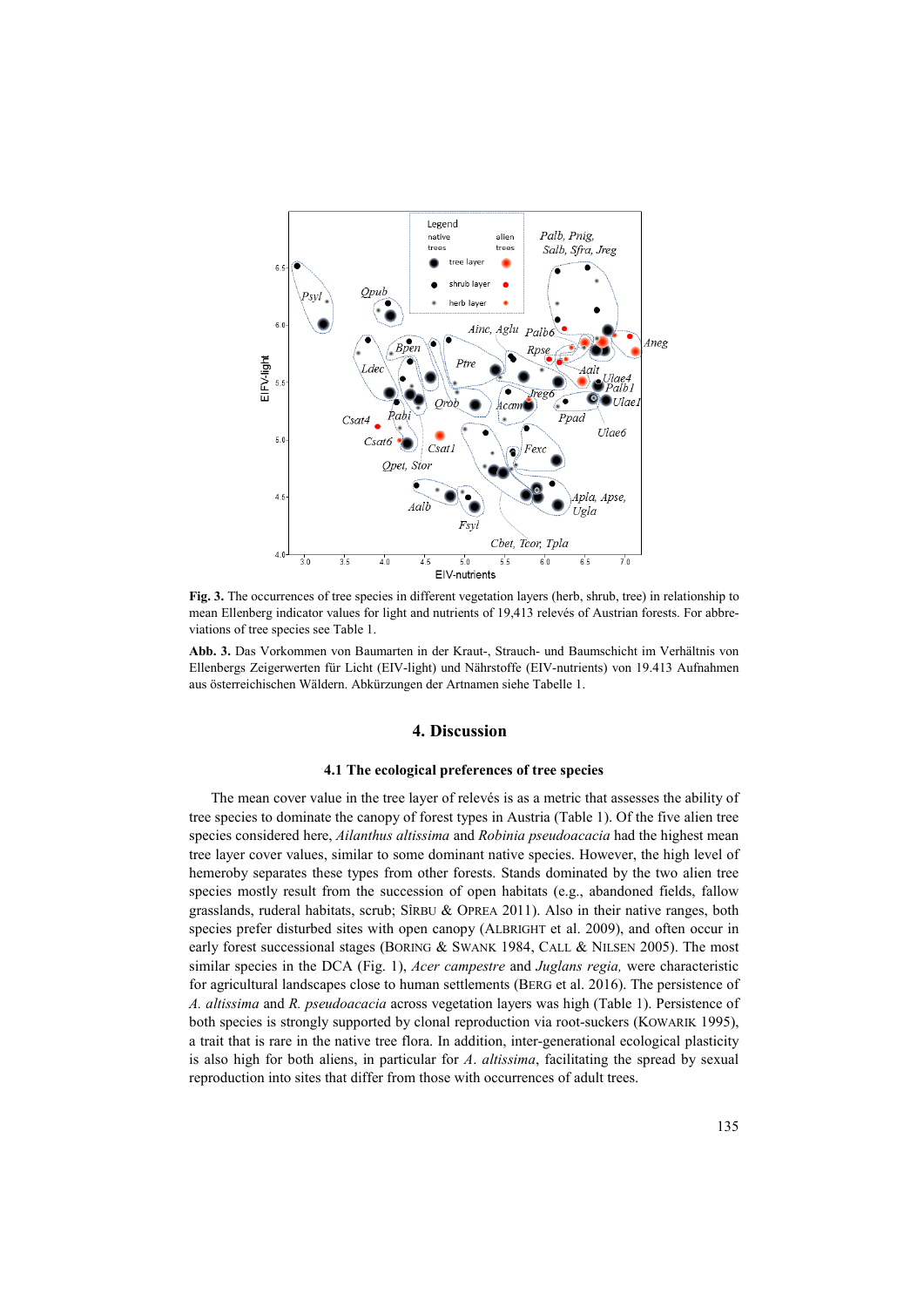Mean weighted Ellenberg relevé light indicator values indicate that *A*. *altissima* is a light-demanding species similar to *Populus tremula* (Fig. 3; CALL & NILSEN 2005). Thus, forest gaps are essential for forest colonization by this species (KNAPP & CANHAM 2000). MARTIN et al. (2010) found that the ability of seedlings to survive under low-light conditions is crucial for invasion into natural forests. Currently, *A*. *altissima* is absent in dense, shaded forests in Austria, but under the warmer climate of the southern Alps, it also invades dense forest stands (KNÜSEL et al. 2017). *Ailanthus altissima* has the closest affinity to mean Ellenberg temperature indicator value of all trees studied here (Fig. 1). Further spread will therefore be promoted by global warming (STEVENS et al. 2015), that may lead to increased drought stress and more open canopies of many forests types (KNÜSEL et al. 2015).

The low inter-generational ecological plasticity of *Robinia pseudoacacia* resembles that of native trees of zonal lowland climax forests (e.g., *Fraxinus excelsior*, *Carpinus betulus*, *Quercus robur*). This likely is an indication that *R. pseudoacacia* rarely reproduces via seeds, but mostly clonal growth. VÍTKOVÁ et al. (2017) argue that in case that forest management would be reduced, *R. pseudoacacia* abundance should decrease because of competitive exclusion by shade-tolerant species. However, climate change will facilitate further spread of the species in Central Europe (KLEINBAUER et al. 2010).

The other three alien species studied here have lower cover values of the tree layer, i.e. they do not perform as a co-dominant species in the canopy of Austrian forests. Thus, their ability to transform natural forests into alien-dominated stands is rather low. *Acer negundo* is most closely adapted to floodplain forest of the alien tree species considered here, and its ecological preferences are, thus, similar to native floodplain species, i.e. *Populus alba*, *P. nigra* and *Ulmus laevis*. BERG et al. (2016) showed that the spread of *A. negundo* into floodplain forests did replace native tree species, but led to more closed canopies of floodplain forests during the past decades. A study from the Danube floodplains in eastern Austria showed that the proportion of alien trees like *A. negundo* decreases with stand age and absence of forest management (HÖFLE et al. 2014). The presence of a closed canopy of native tree species hinders the invasion of *A. negundo* (SACCONE et al. 2013). This species prefers intermediate conditions within floodplain forests (SCHNITZLER et al. 2007), and thus moderate floods are beneficial for its spread and establishment (DEWINE & COOPER 2007), while it does not tolerate prolonged flooding (FRIEDMAN & AUBLE 1999), and highly dynamic and wet conditions of softwood floodplain forests with *Salix alba* (see Fig. 2).

*Juglans regia* shows a preference for high levels of anthropogenic disturbance, as indicated by high mean hemeroby values of the relevés (Fig. 2). Persistence is low, while intergenerational ecological plasticity is high. *Juglans regia* prefers early stages of forest succession (LENDA et al. 2012). The remarkable spread of *J*. *regia* in the past decades throughout Europe was facilitated by the increase of rook (*Corvus frugilegus*) that act as seed disperser, by land abandonment (LENDA et al. 2012), and climate warming (LOACKER et al. 2007).

*Castanaea sativa* is the only alien tree species studied here that has spread into beech and oak-hornbeam forests, where it shows high persistence and moderate inter-generational ecological plasticity. Its Ellenberg moisture, light and hemeroby values are similar to native tree species of oak-hornbeam forests, while its nutrient preference is the lowest of the alien tree species considered here.

In general, mean hemeroby values of the herb and shrub layers of relevés with alien tree species are lower compared to those of the tree layer. This may indicate a preferential spread into sites with lower mean hemeroby, or that mean hemeroby of invaded relevés increases with time spread of the tree species into the forest stand (e.g., STASKA et al. 2014).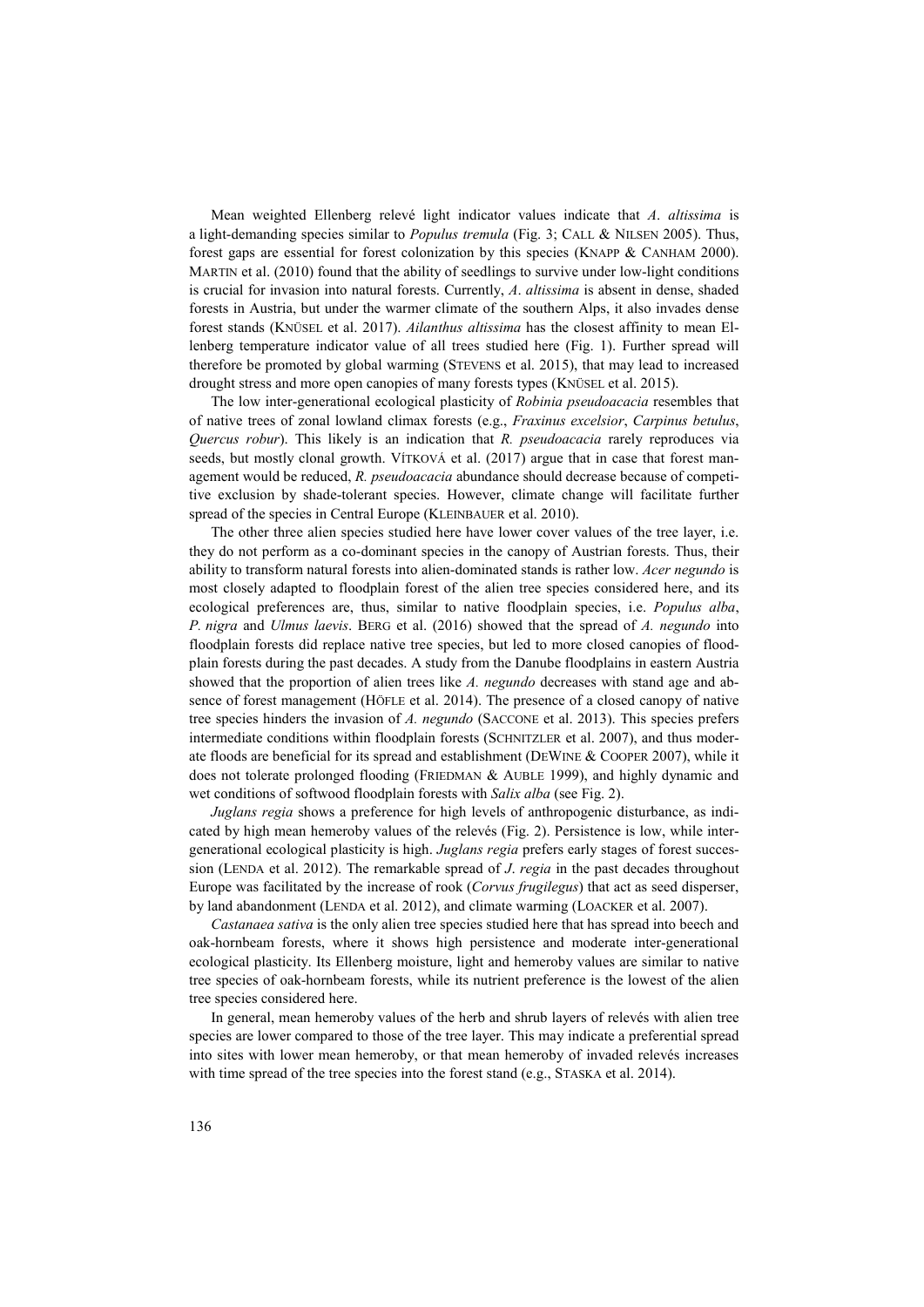## **4.2 Differences in invasibility of different forest types**

Floodplain forests are known to be vulnerable to the invasion of alien species (e.g., RICHARDSON et al. 2007, SCHNITZLER et al. 2007, VILÀ et al. 2007, CHYTRÝ et al. 2009). It is assumed that intermediate disturbance rates from flooding, high nutrient input and human reduction of river dynamics (e.g., river channelization, hydropower use) facilitate alien species invasion. In Austria, one of the studied species (*Acer negundo*) is widely naturalized in floodplain forests (HÖFLE et al. 2014), while the other alien trees are restricted to the driest (or drained or regulated) parts of floodplains. Non-floodplain forest types are less affected by invasions of alien trees (CHYTRÝ et al. 2009). The archaeophyte *Castanea sativa* is restricted to lowland and submontane forests, and occurs in moderate densities, without substantial impact on community composition. The transformer species *Ailanthus altissima* and *Robinia pseudoacacia* form distinct forest types related to hardwood floodplain, oakhornbeam and thermophilous oak forests, characterized by considerable human disturbance. Far away from the ecological preferences of the studied alien trees, and thus rarely invaded, are montane beech forests, coniferous mountain forests and forests at extremely dry sites as well as swamp and bog forests dominated by willows and ash.

# **4.3 Relevance of persistence and inter-generational plasticity for understanding tree invasions in forests**

The indicator for persistence characterizes the ability of tree species to reproduce under closed canopies of the same species. Softwood floodplain species have very low persistence values because the high light-requirements for young growth are not met under the canopy of adult conspecifics and because their habitats are rapidly changing, while species of beech forests show highest persistence. Generally, persistence values calculated for the shrub or herb layers are similar, with only few exceptions. In particular, for tree species that do not form a soil seed bank, seedlings in the herb layer often show higher persistence values compared to the shrub layer (e.g., *Castanea sativa*, *Acer pseudoplatanus*, *Quercus petraea*, *Q*. *robur*). Seedlings of wetland species like *Alnus incana* or *Prunus padus,* or pioneer tree species as *Salix* spp. or *Populus* spp., grow fast and thus stay only for a short time period in the herb layer. For such species, relevés with occurrences in the herb layer are rare while in the shrub layer they occur more frequently.

Inter-generational ecological plasticity describes the ability of species to establish in sites, and, thus plant communities that differ from sites already invaded by adult trees. Differences in ecological preferences may be substantial between young growth and adult trees of the same species (e.g., in light requirements). This parameter captures an important aspect for invasion success of alien trees in forests.

Mean cover in the tree layer, persistence, inter-generational plasticity and mean Ellenberg indicator values of relevés in combination provide interesting insights in the invasion process of alien trees. 'Mean cover in the tree layer' is an indicator for behaving as transformer (RICHARDSON et al. 2000), 'persistence' indicates the ability to reproduce within forest stands once a site is invaded, while 'inter-generational ecological plasticity' describes the ability to colonize new ecologically different habitats. Finally, mean indicator values of relevés across vegetation layers provide insights into the ecological preferences of tree species, how these change between different vegetation layers. Additionally, they allow to identify which native tree species are most similar in this respect. We conclude that relevé-based metrics of tree species behavior are able to deliver new insights into the spatio-temporal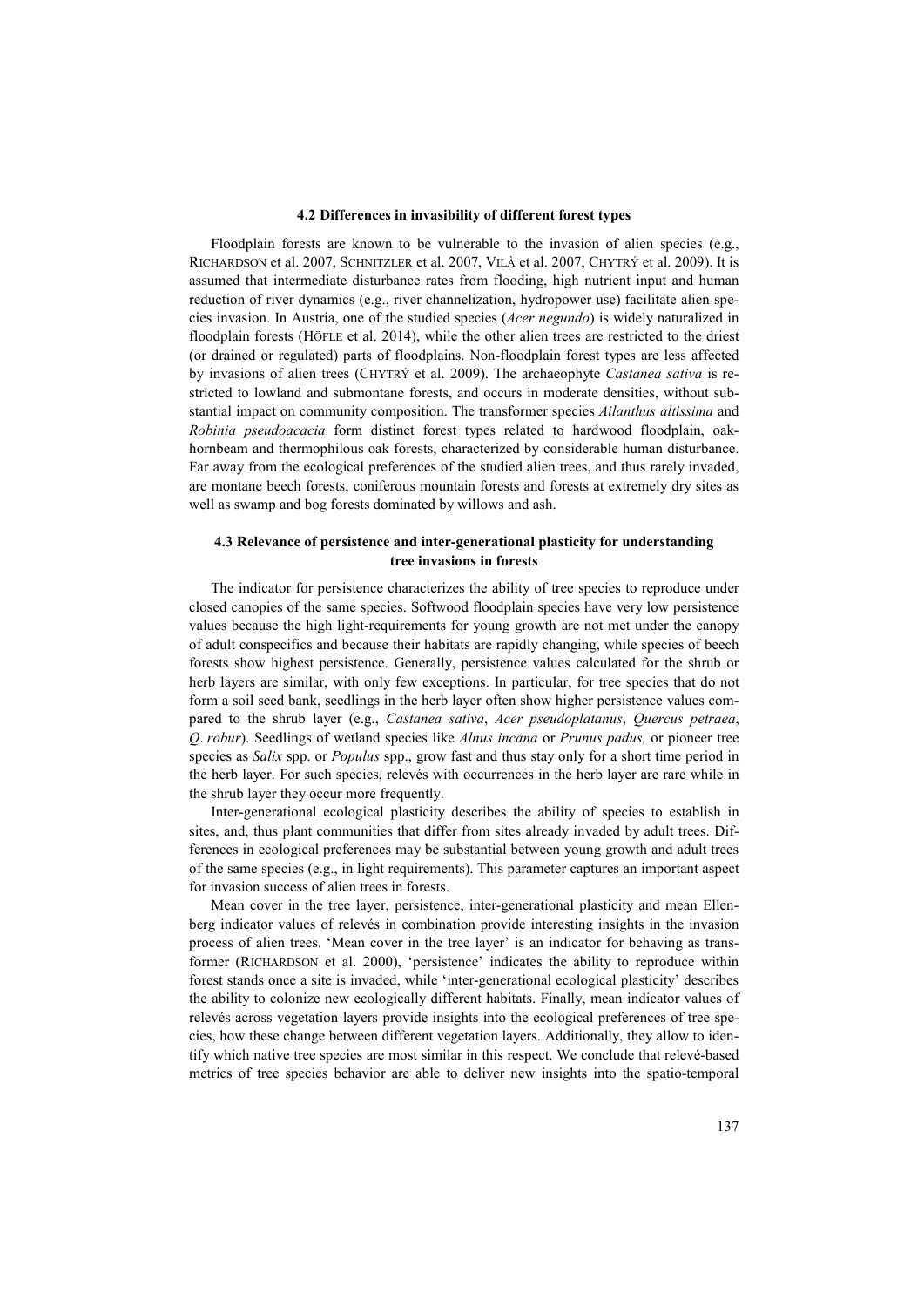dynamics of biological invasions in forests. Future work should expand this approach (e.g., by considering the role of life history traits and measured environmental conditions), and by identifying the limitations of these metrics.

# **Erweiterte deutsche Zusammenfassung**

**Einleitung** – In Mitteleuropa gelten die zonalen Waldgesellschaften als relativ resistent gegen Invasionen durch fremdländische Baumarten. In der vorliegenden Arbeit werden das ökologische Verhalten der in Österreich am weitesten verbreiteten baumförmigen Neophyten (*Robinia pseudacacia*, *Acer negundo*, *Ailanthus altissima*) sowie der Archäophyten *Castanea sativa* und *Juglans regia* untersucht. Ziel der Arbeit war es, an Hand der Artenzusammensetzung der Vorkommen in der Kraut-, Strauchund Baum-Schicht herauszufinden, in wie weit die betreffenden Arten bereits erfolgreich in vorhandene natürliche Waldgesellschaften eingedrungen sind.

**Material und Methoden** – Aus der österreichischen Vegetationsdatenbank (WILLNER et al. 2012) wurden 19.413 Vegetationsaufnahmen mit den 34 häufig vorkommenden Baumarten (> 100 Vorkommen in einer der drei Vegetationsschichten, siehe Tab. 1) selektiert, die eine Baumschicht aufwiesen.

Für die Analyse wurde eine unterschiedliche Artzusammensetzung (co-occurence) in den verschiedenen Vegetationsschichten als Indikator für unterschiedliche ökologische Schwerpunkte der Artvorkommen in den einzelnen Schichten verwendet. Für die Berechnungen wurden die Dominanz (mittlere Deckungswerte für die einzelnen Arten in der Baumschicht), eine Detrended Correspondence Analysis (DCA), mittlere Zeigerwerte der Einzelaufnahmen nach Ellenberg für die Größen Licht, Nährstoff, Feuchte und Temperatur sowie mittlere Hemerobiestufen der Einzelaufnahmen unter Verwendung von KLOTZ & KÜHN (2002), deren Angaben in eine Ordinalskala überführt wurden, herangezogen. Für die Beurteilung der Art des Eindringens in vorhandene Waldbestände nutzten wir das Konzept von GRIME (2001) mit den Grundtypen C-, S- und R-Strategie. Als Maß, inwieweit eine Baumart ihren einmal eroberten Standort behauptet (wir nennen es hier "Persistenz"), haben wir den Anteil jener Aufnahmen berechnet, in denen die Art in der Kraut- oder Strauchschicht zusammen mit Exemplaren der eigenen Art in der Baumschicht vorkommt. Als Maß, inwieweit eine Art als Sämling oder Jungpflanze sich in neuen Lebensräumen etablieren kann (wie nennen es hier "ökologische Plastizität"), haben wir den Abstand zwischen den Zentroiden der Arten in einzelnen Schichten innerhalb des dreidimensionalen DCA-Raumes verwendet.

Ökologische Preferenzen einzelner Arten stellen wir in Zeigerwert-Diagrammen, separat für die einzelnen Vegetationsschichten, dar. Für alle Berechnungen wurde das Programmpaket JUICE (TICHÝ 2002) verwendet, für die Detrended Correspondence Analysis das Programmpaket Canoco 4.5 (TER BRAAK & ŠMILAUER 2002). Die Nomenklatur der Arten folgt FISCHER et al. (2008), die für Syntaxa MUCINA et al. (2016).

**Ergebnisse** – Die mittleren Deckungswerte (Tab. 1) als Maß für die Dominanz einzelner Arten zeigten, dass nur die beiden Neophyten *Ailanthus altissima* und *Robinia pseudoacacia* hohe Deckungswerte über 25 % aufweisen, was zur Beschreibung eigener Waldgesellschaften innerhalb einer eigenen Klasse *Robinietea* geführt hat. *Acer negundo* und die beiden Archäophyten erreichten hingegen nur Werte unter 15 %. *Ailanthus altissima* wiesen den höchsten Persistenz-Wert unter allen untersuchten Baumarten auf, vergleichbar mit Buche oder Fichte. Auch die ökologische Plastizität war eher hoch. In der Performance ähnlich, wenn auch mit geringeren Werten, verhielt sich *Acer negundo*. *Robinia pseudoacacia* war am ehesten mit den Eigenschaften der heimischen Stiel-Eiche vergleichbar. Die Werte von *Castanea sativa* waren denen des Berg-Ahorn ähnlich mit eher hohen Werten für Persistenz und ökologische Plastizität, die von *Juglans regia* denen der Berg-Ulme mit mittleren Persistenzwerten und hoher ökologischer Plastizität.

Die DCA (Abb. 1) zeigt mit der ersten Achse, dass der anthropogene Einfluss den wichtigsten Faktor darstellt. Weitere Faktoren, die gut mit der ersten Achse korrelierten, waren (positiv) Temperatur sowie (negativ) Meereshöhe und der Anteil der Stress-Strategen. Die zweite Achse war mit den Zei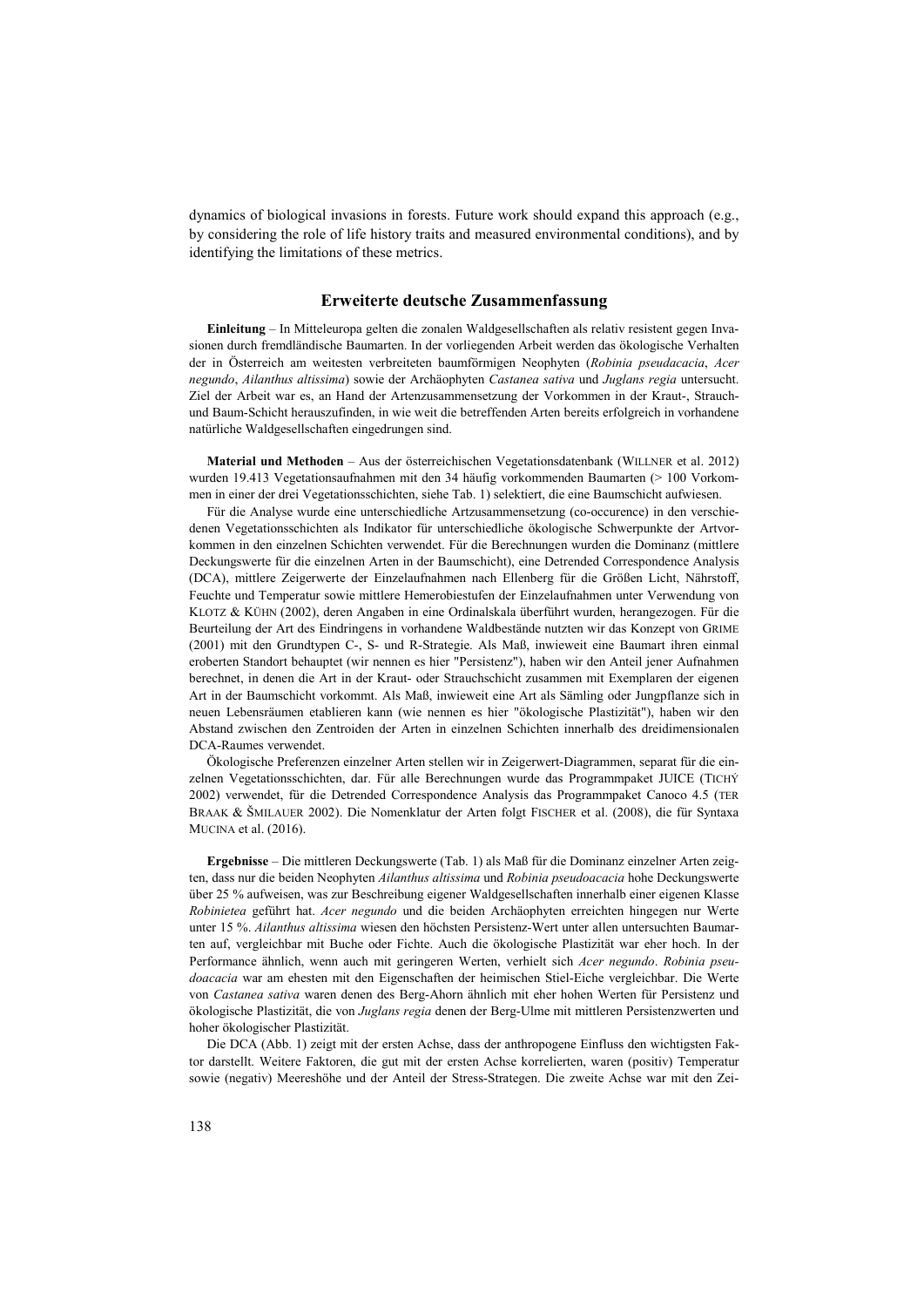gerwerten Feuchte und Licht, sowie mit dem Anteil an Ruderal-Strategen korreliert. Trägt man die mittleren Zeigerwerte für Feuchte gegen den Hemerobiegrad der einzelnen Arten in ein Diagram ein (Abb. 2), so zeigten die drei Neophyten *Acer negundo, Ailanthus altissima* und *Robinia pseudoacacia*  sowie *Juglans regia* hohe Hemerobiewerte > 2,0, vergleichbar nur mit den störungstoleranten Bäumen der Weichholzaue, während sich *Castanea sativa* näher bei den Laubmischwaldarten *Tilia cordata, T. platyphyllos, Acer platanoides, Carpinus betulus* und *Quercus robur* positionierte. Auch Unterschiede zwischen den Vorkommen von Arten in verschiedenen Schichten traten hervor: deutlich unterschiedlich etwa bei den störungstoleranten Arten *Acer negundo, Salix alba* und *Juglans regia*, kaum unterschiedlich bei Arten der (extra-)zonalen Schlusswaldgesellschaften wie *Fagus sylvatica, Quercus pubescens, Abies alba* oder *Picea abies*.

Das Diagram der mittleren Zeigerwerte für Licht gegen Nährstoffe (Abb. 3) zeigt deutlich, dass – abgesehen von *Castanea sativa* – alle fremdländischen Baumarten relativ häufig mit lichtliebenden Arten vorkamen, vergleichbar mit *Betula pendula, Larix decidua, Alnus incana* und *Populus tremula* als Vertretern der mitteleuropäischen Gehölzflora. Nur Jugendstadien von Weichhölzern aus Flussauen (Baumweiden und Pappeln), *Pinus sylvestris* und *Quercus pubescens* wuchsen zusammen mit noch höheren Anteilen von Lichtzeigern. Wiederum mit Ausnahme von *Castanea sativa* kamen alle gebietsfremden Baumarten in stark von Nährstoffzeigern dominierten Gesellschaften vor.

**Diskussion** – Die mittleren Deckungswerte der Baumschicht als Maß der Häufigkeit der dominanten Baumarten in den Waldgesellschaften Mitteleuropas spiegeln sich gut in der pflanzensoziologischen Klassifikation. Nur die Neophyten *Ailanthus altissima* und *Robinia pseudoacacia* zeigen ähnlich hohe mittlere Deckungswerte wie dominante Arten heimischer Waldgesellschaften, sind aber durch hohe Hemerobiewerte deutlich von diesen separiert. Klonales Wachstum (Wurzelschösslinge) von *Ailanthus altissima* und *Robinia pseudoacacia* schlagen sich in hohen Persistenzwerten nieder, bei *Ailanthus* sorgt die weite ökologische Amplitude für hohe Werte der ökologischen Plastizität. Alle anderen fremdländischen Arten weisen niedrigere mittlere Deckungswerte auf und sind zurzeit nicht in der Lage, Waldbestände in Neophyten- bzw. Archäophytenbestände umzuwandeln. *Acer negundo*, in seinen ökologischen Anprüchen ähnlich den Auenarten *Populus alba, P. nigra, Ulmus laevis*, kann zwar in Auwaldbestände erfolgreich einwandern, bevorzugt aber wie die anderen beiden Neophyten, und auch *Juglans regia,* anthropogen gestörte Standorte. *Castanea sativa* ist die einzige der untersuchten Arten, die in temperate Buchenbestände einwandern konnte, was auf die ähnlichen ökologischen Ansprüche wie die Baumarten der Buchen- und Eichen-Hainbuchen-Wälder zurückzuführen ist. Ihre Nährstoffansprüche sind ähnlich gering wie die von *Betula pendula* und *Populus tremula*.

Die hohen Lichtansprüche der untersuchten gebietsfremden Arten, mit Ausnahme von *Castanea sativa*, führen dazu, dass Bestandslücken oder Waldränder benötigt werden, um sich in Waldnähe ansiedeln zu können (KNAPP & CANHAM 2000). Die Auswertung der Temperaturzeigerwerte zeigt, dass alle vier Arten vom Klimawandel begünstigt werden.

Die Gefährdung heimischer Waldgesellschaften durch Invasion ist unterschiedlich ausgeprägt. Auenwälder sind wegen ihrer standortsbedingten Dynamik besonders empfindlich gegenüber invasiven Arten. Hier kann *Acer negundo* als voll etabliert gelten, bevorzugt aber entwässerte, anthropogen überformte Standorte und fehlt insbesondere in den hoch-dynamischen, natürlichen Weichholzauen der *Salicetea purpureae*. Außerhalb der Auwälder konnte sich bisher nur *Castanea sativa* in temperaten Laubwäldern Mitteleuropas etablieren, während *Ailanthus altissima, Robinia pseudoacacia* und *Juglans regia* bisher eher in eigenen Beständen außerhalb des ökologischen Spektrums des mitteleuropäischen Waldes vorkommen. Weit weg von den ökologischen Präferenzen der gebietsfremden Bäume, und somit kaum betroffen von deren Invasion, sind montane Buchenwälder, Gebirgsnadelwälder, Wälder an extrem trockenen Standorten sowie nasse Weiden- und Erlenwälder.

Die Kombination der Daten von Dominanz, Persistenz, ökologischer Plastizität und ökologischen Anprüchen liefern gute Einblicke in das Verhalten und die Strategie der fremdländischen Arten. Die mittlere Deckung in der Baumschicht ist ein Indikator für das Verhalten als Ökosystem-Umwandler ("transformer", RICHARDSON et al. 2000). Persistenz zeigt die Fähigkeit, einen Wuchsort zu behaupten, während die ökologische Plastizität die Fähigkeit beschreibt, verschiedene Lebensräume zu kolonisieren. Schließlich liefern Analysen mittlerer Zeigerwerte Einblicke in die ökologischen Präferenzen von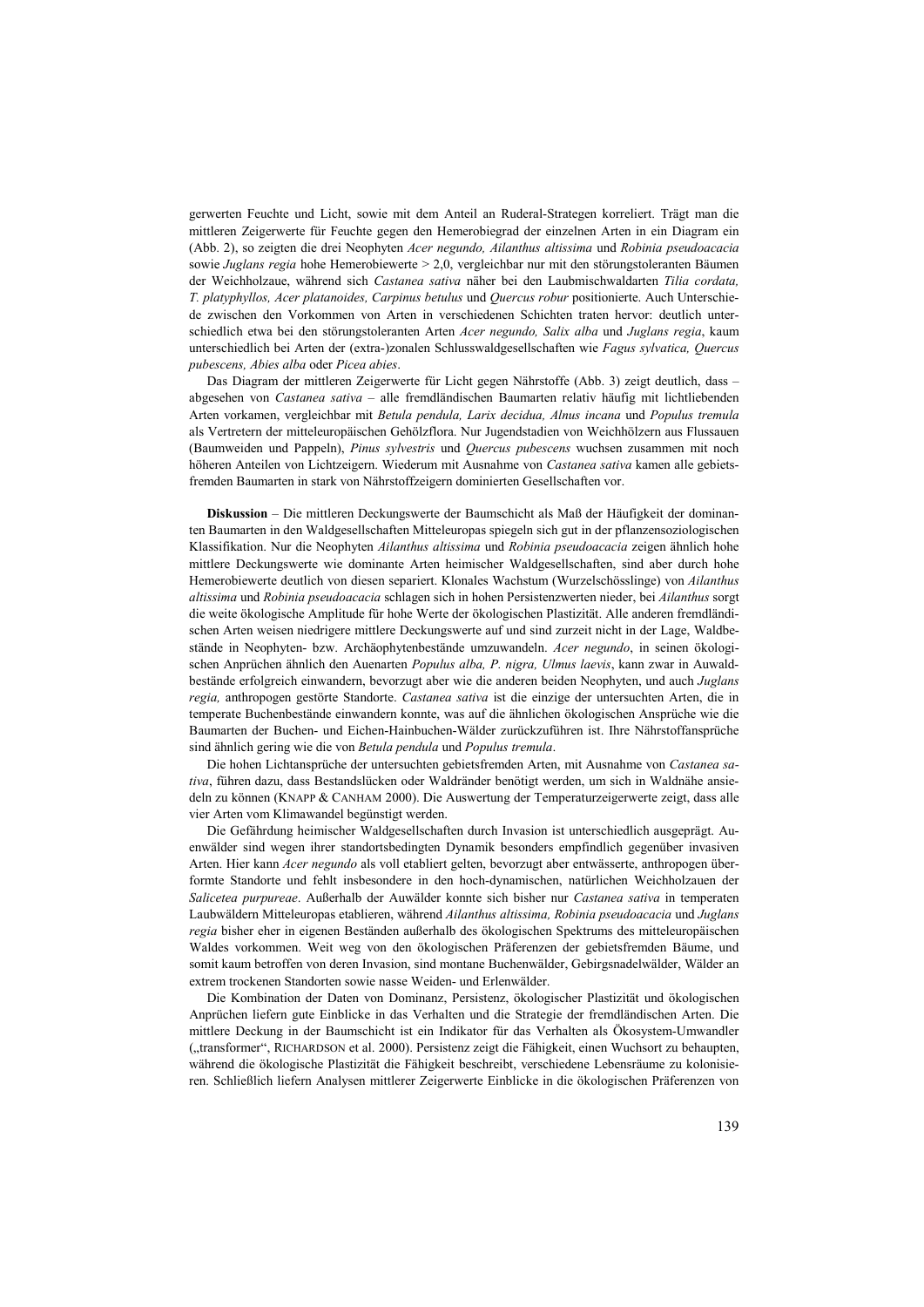Baumarten in verschiedenen Schichten, und erlauben den Vergleich mit heimischen Baumarten und bekannten Pflanzengesellschaften. Wir schließen daraus, dass eine Analyse von Vegetationsaufnahmen aus vegetationskundlichen Datenbanken in der Lage ist, neue Einblicke in die räumlich-zeitliche Dynamik biologischer Invasionen in Wäldern zu liefern. Der Ansatz kann beispielsweise unter Berücksichtigung von funktionell-ökologischen Parametern oder von Standort-Messungen weiterentwickelt werden.

#### **Acknowledgements**

We thank numerous colleagues for contributing to the Austrian Vegetation Database and Wolfgang Willner for providing access to this dataset. We highly appreciate the constructive comments of Johannes Kollmann and two anonymous reviewers, and the linguistic help of Timothy Mark (Graz).

# **References**

- ALBRIGHT, T.P., CHEN, H., CHEN, L. & GUO, Q. (2009): The ecological niche and reciprocal prediction of the disjunct distribution of an invasive species: the example of *Ailanthus altissima*. – Biol. Invasions 12: 2413–2427.
- BERG, C., DRESCHER, A., WAGNER, V. & ESSL, F. (2016): Temporal trends in the invasions of Austrian woodlands by alien trees. – Preslia 88: 185–200.
- BORING, L. & SWANK, W. (1984): The role of black locust (*Robinia pseudo-acacia*) in forest succession. – J. Ecol. 72: 749–766.
- BOTTA-DUKÁT, Z. (2008): Invasion of alien species to Hungarian (semi-)natural habitats. Acta Bot. Hung. 50: 219–227.
- CABRA-RIVAS, I., SALDAÑA, A., CASTRO-DÍEZ, P. & GALLIEN, L. (2016): A multi-scale approach to identify invasion drivers and invaders' future dynamics. – Biol. Invasions 18: 411–426.
- CALL, L.J. & NILSEN, E.T. (2005): Analysis of interactions between the invasive tree-of-heaven (*Ailanthus altissima*) and the native black locust (*Robinia pseudoacacia*). – Plant Ecol. 176: 275–285.
- CHYTRÝ, M., JAROŠÍK, V., PYŠEK, P., HÁJEK, O., KNOLLOVÁ, I., TICHÝ, L. & DANIHELKA, J. (2008): Separating habitat invasibility by alien plants from the actual level of invasion. – Ecology 89: 1541–1553.
- CHYTRÝ, M., PYŠEK, P., WILD, J., PINO, J., MASKELL, L.C. & VILÀ, M. (2009): European map of alien plant invasions based on the quantitative assessment across habitats. – Divers. Distrib. 15: 98–107.
- CIERJACKS, A., KOWARIK, I., JOSHI, J., HEMPEL, S., RISTOW, M., VON DER LIPPE, M. & WEBER, E. (2013): Biological flora of the British Isles: *Robinia pseudoacacia*. – J. Ecol. 101: 1623–1640.
- DAVIS, M.A., GRIME, J.P. & THOMPSON, K. (2000): Fluctuating resources in plant communities: a general theory of invasibility. – J. Ecol. 88: 528–534.
- DEWINE, J.M. & COOPER, D.J. (2007): Effects of river regulation on riparian box elder (*Acer negundo*) forests in Canyons of the upper Colorado River Basin, USA. – Wetlands 27: 278–289.
- ELLENBERG, H., WEBER, H.E., DÜLL, R., WIRTH, V., WERNER, W. & PAULIßEN, D. (1991): Zeigerwerte von Pflanzen in Mitteleuropa. 2. Aufl. – Scr. Geobot. 18: 1–258.
- ESSL, F., MANG, T. & MOSER, D. (2011a): Ancient and recent alien species in temperate forests: steady state and time lags. – Biol. Invasions 14: 1331–1342.
- ESSL, F., MILASOWSZKY, N. & DIRNBÖCK, T. (2011b): Plant invasions in temperate forests: Resistance or ephemeral phenomenon? – Basic Appl. Ecol. 12: 1–9.
- FISCHER, M.A., ADLER, W. & OSWALD, K. (2008): Exkursionsflora für Österreich, Liechtenstein und Südtirol. 3. Aufl. – Land Oberösterreich, Biologiezentrum der OÖ Landesmuseen, Linz: 1392 pp.
- FLORY, S.L. & CLAY, K. (2009): Effects of roads and forest successional age on experimental plant invasions. – Biol. Conserv. 142: 2531–2537.
- FRIEDMAN, J.M. & AUBLE, G.T. (1999): Mortality of riparian box elder from sediment mobilization and extended inundation. – Regulated Rivers: Res. Manag. 15: 463–476.
- GRIME J.P. (2001): Plant strategies, vegetation processes and ecosystem properties. 2<sup>nd</sup> ed. Wiley & Sons, Chischester: 456 pp.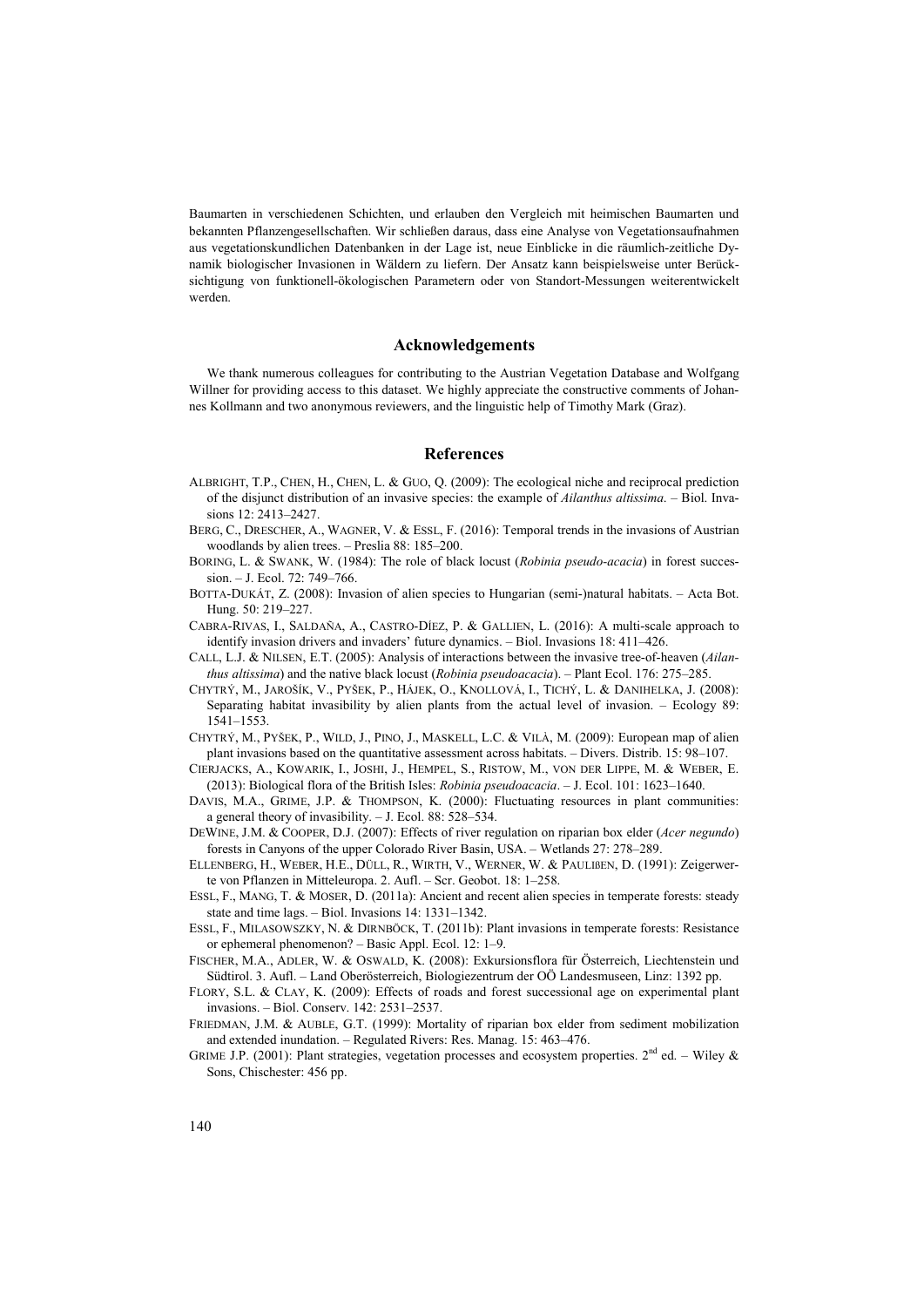- HÖFLE, R., DULLINGER, S. & ESSL, F. (2014): Different factors affect the local distribution, persistence and spread of alien tree species in floodplain forests. – Basic Appl. Ecol. 15: 426–434.
- HUNT, R., HODGSON, J., THOMPSON, K., BUNGERER, P., DUNNETT, N. & ASKEW, A. (2004): A new practical tool for deriving a functional signature for herbaceous vegetation. – Appl. Veg. Sci. 7: 163–170.
- KLEINBAUER, I., DULLINGER, S., PETERSEIL, J. & ESSL, F. (2010): Climate change might drive the invasive tree *Robinia pseudacacia* into nature reserves and endangered habitats. – Biol. Conserv. 143: 382–390.
- KLOTZ, S. & KÜHN, I. (2002): Indikatoren des anthropogenen Einflusses auf die Vegetation. Schriftenr. Vegetationskd. 38: 241–246.
- KNAPP, L. & CANHAM, C. (2000): Invasion of an old-growth forest in New York by *Ailanthus altissima*: sapling growth and recruitment in canopy gaps. – J. Torrey Bot. Soc. 127: 307–315.
- KNÜSEL, S., CONEDERA, M., RIGLING, A., FONTI, P. & WUNDER, J. (2015): A tree-ring perspective on the invasion of *Ailanthus altissima* in protection forests. – For. Ecol. Manag. 354: 334–343.
- KNÜSEL, S., DE BONI, A., CONEDERA, M., SCHLEPPI, P., THORMANN, J.J., FREHNER, M. & WUNDER, J. (2017): Shade tolerance of *Ailanthus altissima* revisited: novel insights from southern Switzerland. – Biol. Invasions 19: 455–461.
- KOWARIK, I. (1995): Clonal growth in *Ailanthus altissima* on a natural site in West Virginia. J. Veg. Sci. 6: 853–856.
- KOWARIK, I. (2003): Human agency in biological invasions: Secondary releases foster naturalisation and population expansion of alien plant species. – Biol. Invasions 5: 281–300.
- KOWARIK, I. & SÄUMEL, I. (2007): Biological flora of Central Europe: *Ailanthus altissima* (Mill.) Swingle. – Perspect. Plant Ecol., Evol. Syst. 8: 207–237.
- LENDA, M., SKÓRKA, P., KNOPS, J., MORON, D., TWOREK, S. & WOYCIECHOWSKI, M. (2012): Plant establishment and invasions: an increase in a seed disperser combined with land abandonment causes an invasion of the non-native walnut in Europe. – Proc. R. Soc. Ser. B 279: 1491–1497.
- LOACKER, K., KOFLER, W., PAGITZ, K. & OBERHUBER, W. (2007): Spread of Walnut (*Juglans regia* L.) in an Alpine valley is correlated with global warming. – Flora 202: 70–78.
- LOCKWOOD, J.L., CASSEY, P. & BLACKBURN, T. (2005): The role of propagule pressure in explaining species invasions. – Trends Ecol. Evol. 20: 223–228.
- MARTIN, P.H., CANHAM, C.D. & MARKS, P.L. (2009): Why forests appear resistant to exotic plant invasions: intentional introductions, stand dynamics, and the role of shade tolerance. – Front. Ecol. Environ. 7: 142–149.
- MARTIN, P.H., CANHAM, C.D. & KOBE, R.K. (2010): Divergence from the growth-survival trade-off and extreme high growth rates drive patterns of exotic tree invasions in closed-canopy forests. – J. Ecol. 98: 778–789.
- MUCINA, L., BÜLTMANN, H., DIERßEN, K. et al. (2016): Vegetation of Europe: hierarchical floristic classification system of vascular plant, bryophyte, lichen, and algal communities. – Appl. Veg. Sci. 19, Suppl. 1: 3–264.
- OBIDZINSKI, A., MEDRZYCKI, P., KOLACZKOWSKA, E., CIURZYCKI, W. & MARCISZEWSKA, K. (2016): Do David and Goliath play the same game? Explanation of the abundance of rare and frequent invasive alien plants in urban woodlands in Warsaw, Poland. – PLoS One 11 (12): 1–28.
- PYŠEK, P., JAROŠÍK, V. & KUČERA, T. (2003): Inclusion of native and alien species in temperate nature reserves: an historical study from Central Europe. – Conserv. Biol. 17: 1414–1424.
- RICHARDSON, D., PYŠEK, P., REJMÁNEK, M., BARBOUR, M., PANETTA, F. & WEST, C. (2000): Naturalization and invasion of alien plants: concepts and definitions. – Divers. Distrib. 6: 93–107.
- RICHARDSON, D.M., HOLMES, P.M., ESLER, K.J., GALATOWITSCH, S.M., STROMBERG, J.C., KIRKMAN, S.P., PYSEK, P. & HOBBS, R.J. (2007): Riparian vegetation: degradation, alien plant invasions, and restoration prospects. – Divers. Distrib. 13: 126–139.
- SACCONE, P., GIREL, J., PAGES, J. P., BRUN, J.J. & MICHALET, R. (2013): Ecological resistance to Acer negundo invasion in a European riparian forest: Relative importance of environmental and biotic drivers. – Appl. Veg. Sci. 16: 184–192.
- SCHNITZLER, A., HALE, B.W. & ALSUM, E.M. (2007): Examining native and exotic species diversity in European riparian forests. – Biol. Conserv. 138: 146–156.
- SEEBENS, H., BLACKBURN, T.M., DYER, E. et al. (2017): No saturation in the accumulation of alien species worldwide. – Nat. Commun.: doi 10.1038/ncomms14435.